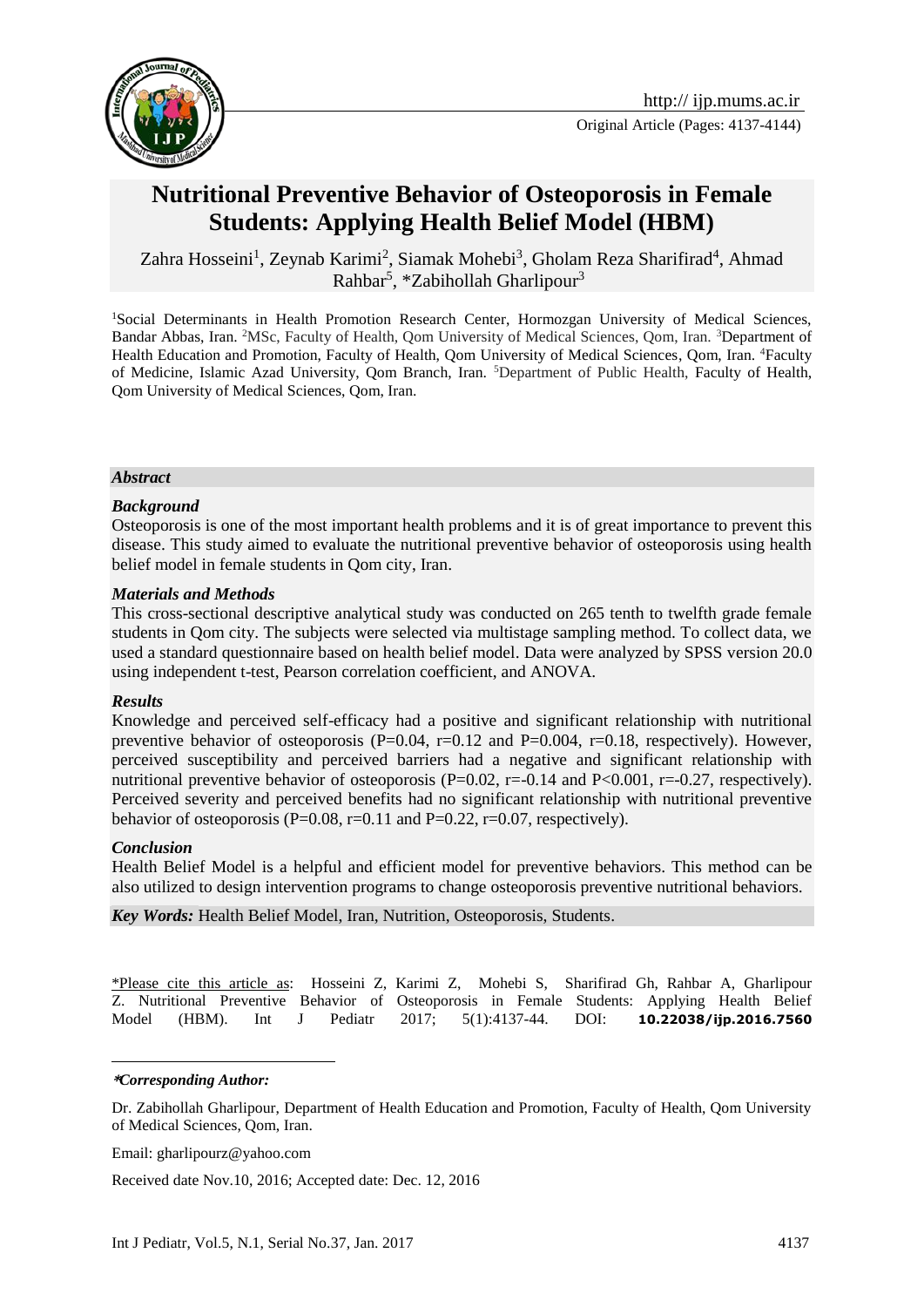### **1- INTRODUCTION**

 The osteoporosis is becoming serious problem for the preventive healthcare. The loss of bone mass in women may be even five times higher than in men (1). The definition of osteoporosis was originally formulated at a conference of the World Health Organization (WHO) in 1993 as a systemic skeletal disease characterized by decreased bone mass and altered microarchitecture of bone tissue, leading to enhanced bone fragility and risk of fractures'. Osteoporosis is characterized by low bone mineral density (BMD) and loss of the structural and bio-mechanical properties that are required to maintain bone homeostasis (2). According to a report by the World Health Organization published in 1991, ranked after heart attack, stroke, and cancer, osteoporosis is the fourth main enemy of human (3-7) and is the most important cause of fractures all over the world (8). Clinical consequences of fracture include short and long-term morbidity characterized by pain, limitation of function, decreased health-related quality of life, and increased mortality (9).

Osteoporosis is considered as a major problem because this disease is associated with many disabilities, it is a cause of mortality, it has adverse effects on quality of life, and it imposes heavy costs on the individuals and community (10). Although one in four women aged over 50 years suffers from osteoporosis-related bone fracture, it should be noted that 80% of people affected by this disease are females (11). Based on the results of studies by Endocrine and Metabolism Research Center, Tehran University of Medical Sciences, two out of every three Iranian women aged over 50 years and one out of every three Iranian men aged over 50 years is diagnosed with osteoporosis or has low bone mineral density (12). Osteoporosis risk constructs include the two groups of modifiable constructs (lack of calcium and vitamin D intake, insufficient physical activity, smoking, alcohol consumption, and taking medications such as glucocorticoids), and un modifiable constructs (gender, age, size (height or weight), Body mass index (BMI), and family history of disease) (11). Osteoporosis is one of the most important health problems which must be prevented seriously. Developing healthy eating habits, exposure to direct sunlight, adequate physical activity, avoiding alcohol consumption, avoiding tobacco use, and the use of medications are among the methods to prevent the disease (13).

Knowledge of osteoporosis risk factors is a key to preventing osteoporosis (14). In the new era, health education professionals have utilized different theories from the fields of psychology and social sciences to propose new models for changing behaviors; the new theories have been proved to be very effective and useful. Among the newly established models we may note health belief model that was designed by Rosenstok. This model is mainly used for the prevention of diseases (15). Health belief model (HBM) tries to explain why some people adopt disease preventive behaviors while others do not (16). The structures of the HBM include perceived severity, perceived susceptibility, perceived benefits, perceived barriers, modifying variables, cues to action, and self-efficacy (17).

Based on Health Belief Model, people change their behavior when they understand that the disease is serious, otherwise they might not turn to healthy behaviors (18). The development of health behaviors in adolescence plays a major role in the prevention of osteoporosis in old ages. In addition, because of the women's low bone density and stop of estrogen production after menopause which in turn decreases bone mass, women are much more at risk of osteoporosis than men. Given that, girls living now will turn into mothers in the future and as girls'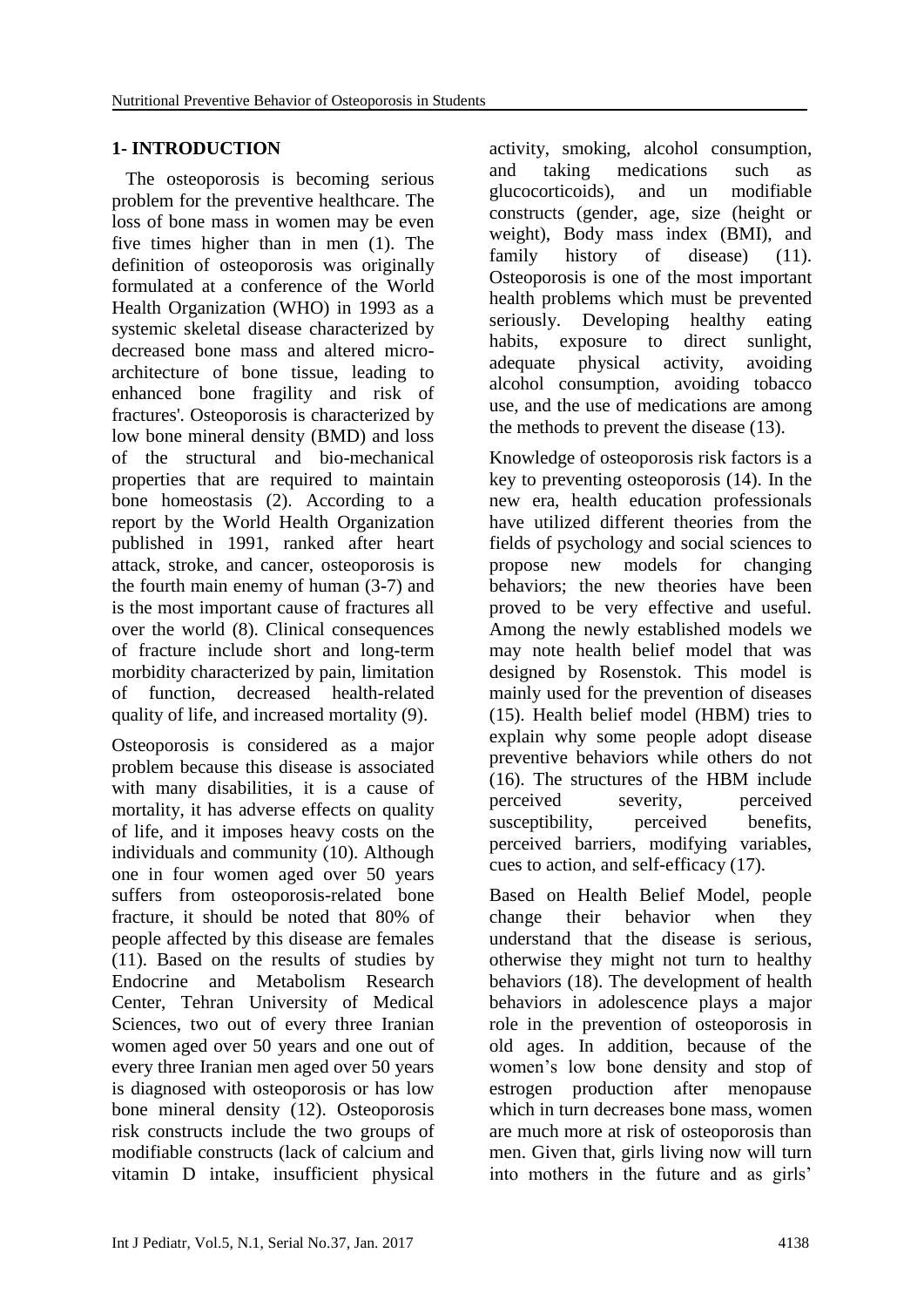health is a determinant of the next generations' health (19). This study aimed to determine nutritional preventive behavior of osteoporosis in female students in Qom city, with Applying Health Belief (HBM) Model.

# **2- MATERIALS AND METHODS**

### **2-1. Study Design and Population**

 This cross sectional descriptive analytical study was conducted on students in Qom city, Iran. The study population including tenth to twelfth grade girl students.

## **2-2. Methods**

In the current study used multi-stage sampling method. Accordingly, a related study (20), with d=1,  $\sigma^2=64$  and confidence interval (CI) 95% by using the formula, sample size was calculated as 256 students (including probability 5% sample loss). Since, the Qom city was divided into four regions, and then two public schools were selected randomly from each region. Then, the participants were randomly selected from eight public schools using the attendance lists and each were given a code. Sample size estimation was based on the following formula:

$$
n = \frac{z_{1-\frac{\alpha}{2}\sigma^2}^2}{d^2} = (1.96)^2 \times 64 / (1)^2 = 256
$$

## **2-3. Measuring tools**

The standard questionnaire was used to collect data that including three parts; the first part following items: demographic variables such as age, father's educational level, mother's educational level, father's job, mother's job, family income level, etc. (with 10 questions); the second part following: knowledge about nutritional preventive behaviors of osteoporosis with 15 multiple-choice questions; and, the third part following: health belief model constructs with six sub-items including; perceived susceptibility with 6 questions,

perceived severity with 5 questions, perceived benefits with 6 questions, perceived barriers with 6 questions, perceived self- efficacy (with 10 questions); and nutritional preventive behaviors of osteoporosis (with 11 questions). The questionnaire was given to the target group and the required data was collected via visiting the selected schools.

The answers to the questions about each of the abovementioned constructs were recorded on a Likert scale rating from 1 to 5 i.e. from totally agree to totally disagree, respectively. Accordingly, each of the options was scored as follows: "totally agree" was scored 5 points, "agree" was scored 4 points, "no idea" was scored 3 points, "disagree" was scored 2 points, and "totally disagree" was scored 1 point. To check the efficacy of osteoporosis preventive nutritional behavior, correct preventive behavior was scored 1 point and wrong behaviors was scored 0 point. In addition, all the scores were finally calculated and reported on the basis of a 100 point system. In Khorsandi et al.'s study the validity of the questionnaire was proved by an expert panel (21). In addition the reliability was proved through calculating Cronbach's alpha coefficient for knowledge questions  $(\alpha=0.81)$ , health belief model constructs  $(\alpha=0.86)$ , the checklist for students performance in terms of nutritional preventive behavior of osteoporosis ( $\alpha$ =0.84).

## **2-4. Inclusion criteria**

The inclusion criteria were consisted of being tenth to twelfth grade girl students and being satisfied to participate in the study.

### **2-5. Exclusion criteria**

The exclusion criteria including; having osteoporosis, just partial completing of the questionnaire and unwillingness for participation in current study.

### **2-6. Ethical considerations**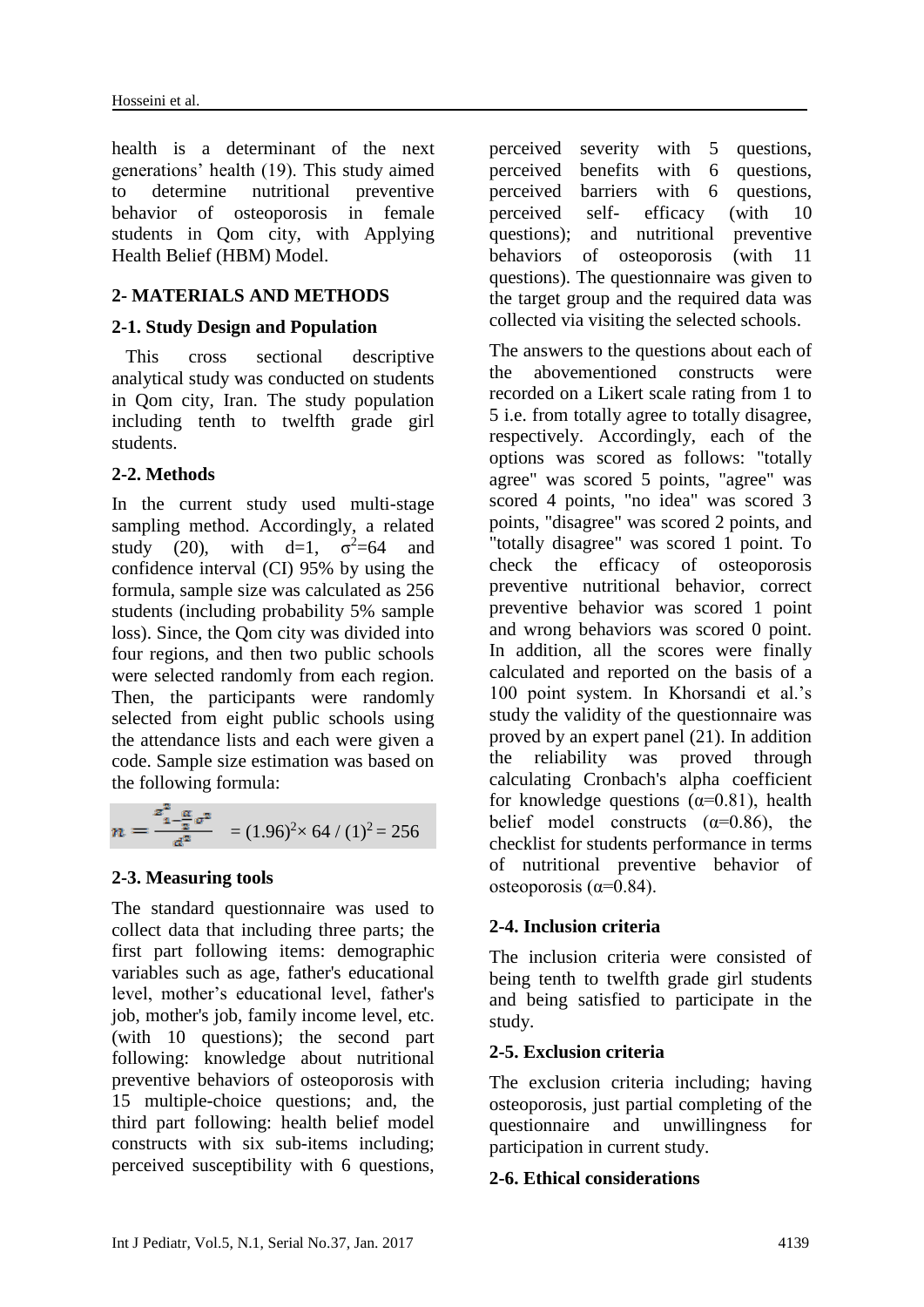Before completing the questionnaire, the aim of the study was presented for the participants and the informed consent was obtained from them.

# **2-7. Data analyses**

Data were analyzed by SPSS statistical software version 20.0 using Pearson correlation coefficient for correlation between health belief model structures (perceived susceptibility, perceived severity, perceived benefits, perceived barriers, perceived self- efficacy), with nutritional preventive behaviors of osteoporosis, and ANOVA for relationship between parents' educational level, parent`s job and family income level with nutritional preventive behavior of osteoporosis at the significant level 0.05.

# **3- RESULTS**

 Overall, 256 students participated in the current study. Based on the results of the study, the mean age of the subjects was  $16.03 \pm 0.72$  years. Based on the findings of our study, the majority of students' parents were educated up to junior high school (28.5%), and primary school (33.8%). The majority of students' fathers were self-employed (38.8%), and the majority of students' mothers were housewife (68.8%). Of all, 68.8% of households had a moderate income level.

As the results of statistical analyses showed, demographic variables (age, parents' education, parents' occupation, and family income level) had no significant relationship with nutritional preventive behavior of osteoporosis (P>0.05). The study findings showed that the knowledge had a positive and significant relationship with the perceived benefits, perceived barriers, and perceived self-efficacy (P<0.001, r=0.35; P=0.007,  $r=0.16$  and  $P<0.001$ ,  $r=0.31$ , respectively). So that with increasing score of the knowledge about osteoporosis, the score of the perceived benefits, perceived barriers,

and perceived self-efficacy significantly increased. In addition, the perceived susceptibility had a positive and significant relationship with perceived severity, perceived barriers, and perceived selfefficacy (P<0.001, r=0.31; P<0.001,  $r=0.34$  and  $P<0.001$ ,  $r=0.24$ , respectively).

So that with increasing score of the perceived susceptibility about osteoporosis, the score of the perceived severity, perceived barriers, and perceived self-efficacy significantly increased. Also, the perceived benefits had a positive and significant relationship with the perceived self-efficacy  $(P<0.001, r=0.28)$ ; so that with increasing score of the perceived benefits about nutritional preventive behavior of osteoporosis, the score of the self-efficacy significantly increased. While, the perceived barriers had a negative and significant relationship with the perceived benefits and perceived selfefficacy (P=0.003, r = -0.18; P<0.001, r = -0.44 respectively) (**Table-1**). So that with increasing score of the perceived barriers about nutritional preventive behavior of osteoporosis, the score of the perceived benefits and perceived self-efficacy significantly decreased.

As presented in **Table.2**, the knowledge and perceived self-efficacy had a positive and significant relationship with nutritional preventive behavior of osteoporosis  $(P=0.04, r=0.12; P=0.004, r=0.18)$ respectively). However, perceived susceptibility and perceived barriers had a negative and significant relationship with nutritional preventive behavior of osteoporosis (P=0.02, r = -0.14; P<0.001, r = -0.27, respectively); while, perceived severity and perceived benefits had no significant relationship with nutritional preventive behavior of osteoporosis  $(P=0.08, r=0.11; P=0.22, r=0.07,$ respectively).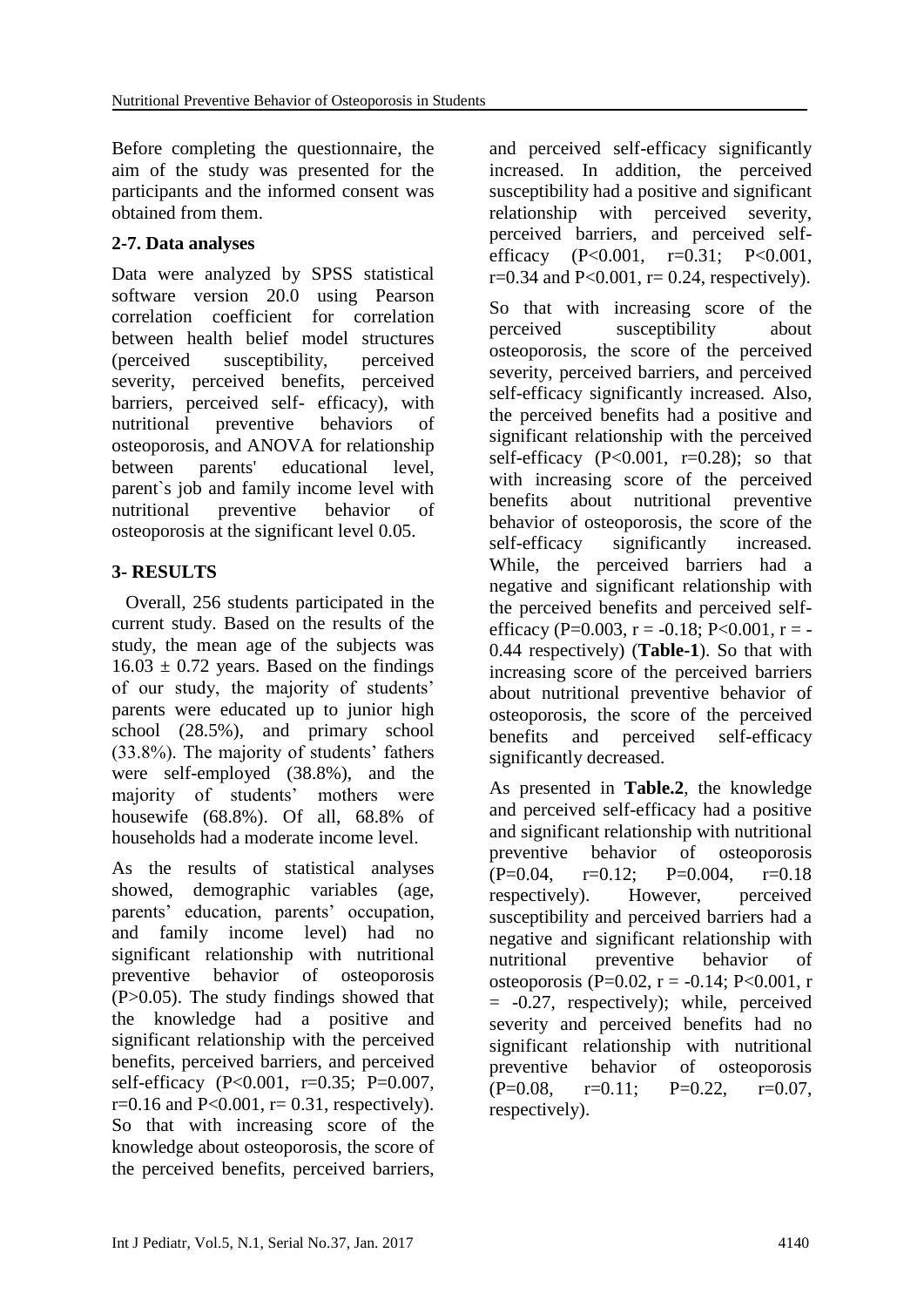| Variables                 | Knowledge   | Perceived<br>Susceptibility | Perceived<br>Severity | Perceived<br><b>Benefits</b> | Perceived<br><b>Barriers</b> | Perceived<br>Self-<br>Efficacy |
|---------------------------|-------------|-----------------------------|-----------------------|------------------------------|------------------------------|--------------------------------|
| Knowledge                 |             |                             |                       |                              |                              |                                |
| Perceived                 | $r = 0.038$ |                             |                       |                              |                              |                                |
| Susceptibility            | $p = 0.545$ |                             |                       |                              |                              |                                |
| Perceived Severity        | $r = 0.071$ | $r = 0.310$                 |                       |                              |                              |                                |
|                           | $p = 0.251$ | p < 0.001                   |                       |                              |                              |                                |
| Perceived Benefits        | $r = 0.355$ | $r = 0.013$                 | $r = 0.108$           |                              |                              |                                |
|                           | p < 0.001   | $p = 0.829$                 | $p = 0.081$           |                              |                              |                                |
| <b>Perceived Barriers</b> | $r = 0.168$ | $r = 0.348$                 | $r = 0.173$           | $r = -0.182$                 |                              |                                |
|                           | $p = 0.007$ | p < 0.001                   | $p = 0.005$           | $p = 0.003$                  |                              |                                |
| Perceived Self-           | $r = 0.319$ | $r = 0.241$                 | $r = 0.092$           | $r = 0.280$                  | $r = -0.441$                 |                                |
| Efficacy                  | p < 0.001   | p < 0.001                   | $p = 0.137$           | p < 0.001                    | p < 0.001                    |                                |

**Table-1**: Relationship between constructs of health belief model toward osteoporosis prevention

**Table-2**: Relationship between nutritional preventive behavior of osteoporosis and constructs of health belief model

| Variables       | Knowledge  | Perceived<br>Susceptibility | Perceived<br>Severity | Perceived<br><b>Benefits</b> | Perceived<br><b>Barriers</b> | Perceived Self-<br><b>Efficacy</b> |
|-----------------|------------|-----------------------------|-----------------------|------------------------------|------------------------------|------------------------------------|
| Nutritional     | $p = 0.04$ | $p = 0.02$                  | $p = 0.08$            | $p = 0.22$                   | p < 0.001                    | $p = 0.004$                        |
| <b>Behavior</b> | $r = 0.12$ | $r = -0.14$                 | $r = 0.11$            | $r = 0.07$                   | $r = -0.27$                  | $r = 0.18$                         |

### **4- DISCUSSION**

 The findings of this study showed that knowledge, perceived susceptibility, perceived barriers, and perceived selfefficacy had a significant relationship with nutritional preventive behavior of osteoporosis. So that, with increasing the knowledge about osteoporosis and the perceived self-efficacy, nutritional preventive behavior of osteoporosis significantly increased; while, with increasing the perceived susceptibility and the perceived barriers, nutritional preventive behavior of osteoporosis significantly decreased. This finding is consistent with the results of a study by Vahedian Shahroudi et al. which used health belief model to predict nutritional preventive behavior of osteoporosis (20). Based on the results of a study by Kamjo et al. educational intervention had a significant impact on high school girls' knowledge of osteoporosis prevention methods (22). As a consequence, it can be

stated that it is helpful to design educational interventions to take advantage of the significant effects of the mentioned constructs on adopting osteoporosis preventive behaviors (23, 24). Among the constructs of the model, perceived susceptibility showed a significant negative relationship with osteoporosis preventive nutritional behavior; however, according to some other studies, with increasing the perceived susceptibility the behavior is augmented (23, 24).

This inverse relationship in our study can be caused by an Optimism bias. Sometimes people's false beliefs and misconceptions about health problems make them feel they are less at risk of having a health problem, as compared to their peers. In other words, people usually underestimate the risk of their exposure to threats, as compared with the risk estimated for their peers (25). So, if people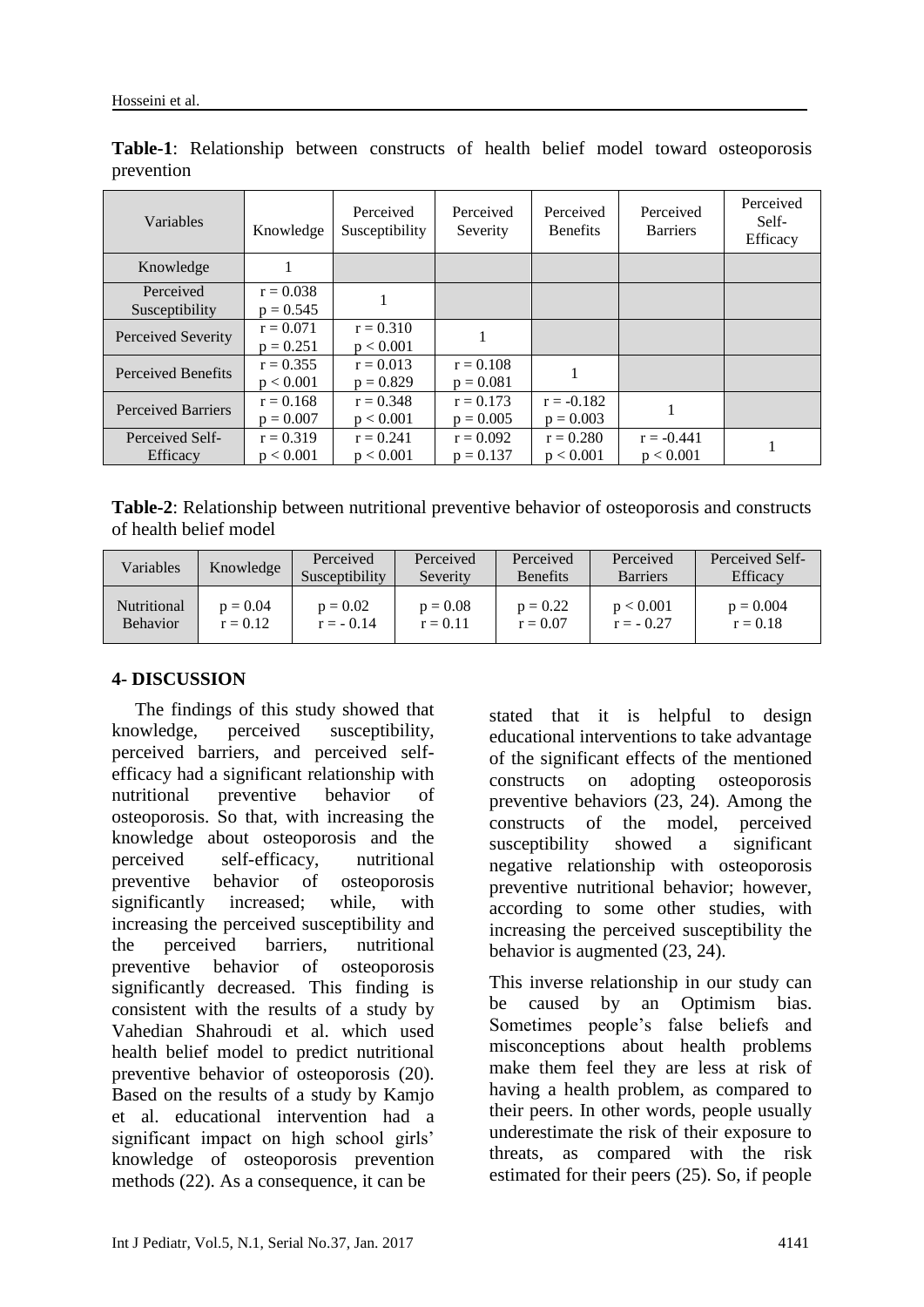have a lower perception of the threats or health problems, they deny health warnings and thus take to action to prevent health problems or health threats and make no change in their attitudes and behaviors (26, 27). Hence, it is needed to carry out further researches and particularly interventional studies in this filed. In our study, perceived severity and perceived benefits did not show a significant relationship with osteoporosis preventive nutritional behavior. This finding is consistent with the results of Shojaeizadeh et al.'s study which evaluated the relationship between the application of health belief model and the prevention of osteoporosis in female health volunteers in health care centers in Khoramabad (5).

Based on the results of this study, among the constructs of health belief model, the perceived self-efficacy showed a significant relationship with the knowledge, perceived susceptibility, perceived benefits, and perceived barriers. It seems that with increasing people's selfefficacy, they can be empowered to obtain knowledge about osteoporosis preventive behavior, increase their perceived susceptibility, overcome the perceived barriers, and adopt osteoporosis preventive behaviors. In other words, enhancing people's self-efficacy can promote preventive behavior adopted by them. Selfefficacy plays a major role in adopting and maintaining behavior. In general, Bandura believes that perceived self-efficacy could determine the level of efforts made by an individual and time it takes to persevere in the face of problems and obstacles. Thus, it could affect the level of motivation of a person (28). According to the results of Khorsandi et al.'s study, because of the strong correlation between self-efficacy and health related behaviors, the studied mothers had poor performance in terms of walking and appropriate diet (21).

Similarly, in our study, self-efficacy had a significant effect on other constructs especially behavior; however, further studies are needed to prove such a relationship. Based on the findings of this study, there was no significant relationship between demographic variables (age, parents' education, parents' occupation, and family income level) and osteoporosis preventive nutritional behavior. It seems lack significant relationship, because the low sample size and low power study (80%) is in the current study. This finding is not consistent with the results of Rahnavard's study (which evaluated the effects of girls' lifestyle on the prevention of osteoporosis), and Lessan et al.'s study (which was conducted to determine the relationship between food habits and osteoporosis preventive behaviors in female teachers) (29, 30).

In the mentioned studies, father's education level, family size, as well as work experience had a significant relationship with osteoporosis preventive behaviors. The difference between the results of our study and other studies might be due to geographical, regional, or cultural differences between the studied groups; it might be also attributed to the differences in demographic variables.

## **4-1. Limitations of the study**

The limitations of this study contain its use of self-report questionnaires; present study surveyed only tenth to twelfth grade girl students in government schools might boundary the generalizability of the outcomes external these contributors.

# **5- CONCLUSION**

 Osteoporosis is a latent and asymptomatic disease. If it would not be prevented in adolescence, it will lead to the loss of bone density and fractures in the old ages. Moreover, health belief model is recognized as a useful and efficient predictor of preventive behaviors. As a result, this model can be also utilized to design intervention programs to change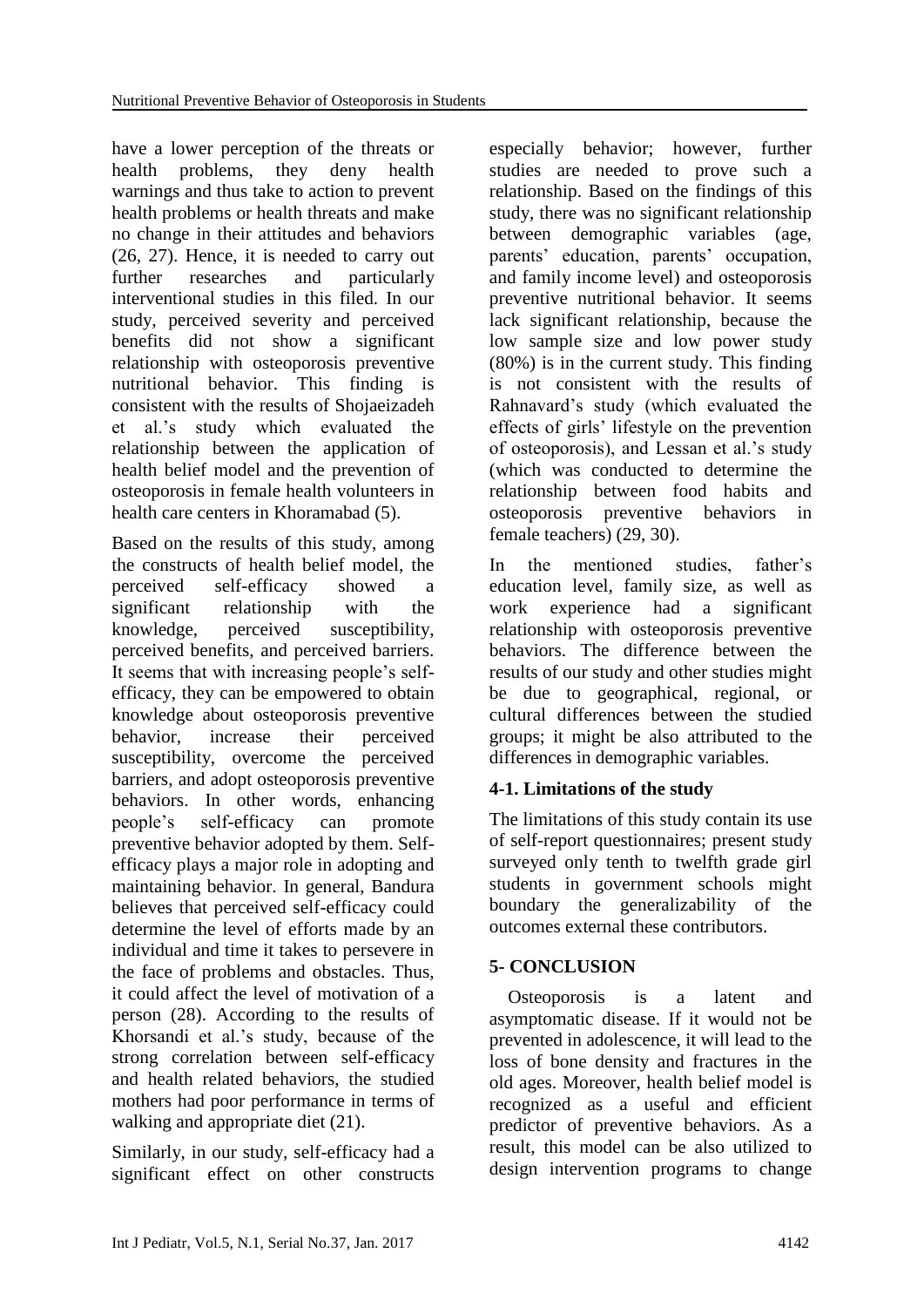behaviors, especially osteoporosis preventive nutritional behaviors.

#### **6- CONFLICT OF INTEREST:** None.

#### **7- ACKNOWLEDGMENT**

The authors would like to express their thanks to Research Deputy of Qom University of Medical Sciences that financially supported this study. In addition, we would like to thank school administrators and students in Qom city who helped us in conducting this research.

#### **8- REFERENCES**

1. [Sidor P,](http://www.ncbi.nlm.nih.gov/pubmed/?term=Sidor%20P%5BAuthor%5D&cauthor=true&cauthor_uid=27546325) [Głąbska D,](http://www.ncbi.nlm.nih.gov/pubmed/?term=G%C5%82%C4%85bska%20D%5BAuthor%5D&cauthor=true&cauthor_uid=27546325) [Włodarek D.](http://www.ncbi.nlm.nih.gov/pubmed/?term=W%C5%82odarek%20D%5BAuthor%5D&cauthor=true&cauthor_uid=27546325) Analysis of the dietary factors contributing to the future osteoporosis risk in young Polish women. [Rocz Panstw Zakl Hig](http://www.ncbi.nlm.nih.gov/pubmed/27546325) 2016; 67(3):279-85.

2. [Ivanova S,](http://www.ncbi.nlm.nih.gov/pubmed/?term=Ivanova%20S%5BAuthor%5D&cauthor=true&cauthor_uid=27180344) [Vasileva L,](http://www.ncbi.nlm.nih.gov/pubmed/?term=Vasileva%20L%5BAuthor%5D&cauthor=true&cauthor_uid=27180344) [Ivanova](http://www.ncbi.nlm.nih.gov/pubmed/?term=Ivanova%20S%5BAuthor%5D&cauthor=true&cauthor_uid=27180344) S, [Peikova](http://www.ncbi.nlm.nih.gov/pubmed/?term=Peikova%20L%5BAuthor%5D&cauthor=true&cauthor_uid=27180344)  [L,](http://www.ncbi.nlm.nih.gov/pubmed/?term=Peikova%20L%5BAuthor%5D&cauthor=true&cauthor_uid=27180344) [Obreshkova D.](http://www.ncbi.nlm.nih.gov/pubmed/?term=Obreshkova%20D%5BAuthor%5D&cauthor=true&cauthor_uid=27180344) Osteoporosis: Therapeutic Options. [Folia Med \(Plovdiv\)](http://www.ncbi.nlm.nih.gov/pubmed/27180344) 2015; 57(3- 4):181-90.

7. Bagheri P, Haghdoost A-A, Dortaj E, Halimi L, VafayiZ, Farhangnia M, et al. Ultra Analysis of Prevalence of Osteoporosis in Iranian Women A Systematic Review and Meta-analysis. Iranian Journal of Endocrinology and Metabolism 2011; 13(3):315-26.

8. [Geusens PP,](http://www.ncbi.nlm.nih.gov/pubmed/?term=Geusens%20PP%5BAuthor%5D&cauthor=true&cauthor_uid=26780427) [van den Bergh JP.](http://www.ncbi.nlm.nih.gov/pubmed/?term=van%20den%20Bergh%20JP%5BAuthor%5D&cauthor=true&cauthor_uid=26780427) Osteoporosis and osteoarthritis: shared mechanisms and epidemiology. [Curr Opin](http://www.ncbi.nlm.nih.gov/pubmed/26780427)  [Rheumatol](http://www.ncbi.nlm.nih.gov/pubmed/26780427) 2016; 28(2):97-103.

9. Teng GG, Curtis R, Saag KG. [Mortality and](http://www.ncbi.nlm.nih.gov/pmc/articles/PMC4124750/)  [osteoporotic fractures: is the link causal, and is](http://www.ncbi.nlm.nih.gov/pmc/articles/PMC4124750/)  [it modifiable?](http://www.ncbi.nlm.nih.gov/pmc/articles/PMC4124750/) Clin Exp Rheumatol 2008; 26(5051): S125–S137.

10. Jalili Z, Nakhaee N, Askari R, Sharifi V. Knowledge, Attitude and Preventive Practice of Women Concerning Osteoporosis.Iranian J Publ Health 2007; 36: 19 –24.

11. Berarducci A. Senior nursing students' knowledge of osteoporosis. Orthopedic Nursing. 2004; 23:121-27.

12. Torshizi L, Anoosheh M, Ghofranipour F, Ahmadi F,Houshyar-rad A. The effect of 3. Bayat N, Haji Amini Z, Alishiri G, Ebadi A, Hosseini M, Laluee A. Frequency of Osteoporosis and osteopenia in Post-Menopausal Military family's Women. [Annals](http://en.journals.sid.ir/JournalList.aspx?ID=4429)  [of Military and Health Sciences Research](http://en.journals.sid.ir/JournalList.aspx?ID=4429) 2008; 6(1):25-30.

4. Ghaffari M, Tavassoli E, Esmaillzadeh A, Hasanzadeh A. The Effect of Education based on Health Belief Model onthe improvement of osteoporosis Preventive Nutritional Behaviors of Second Grade Middle School Girls in Isfahan. Health System Research 2011; 6(4):714-23.

5. Shojaezadeh D, Sadeghi R, Tarrahi MJ, Asadi M, LashgararaB. Application of Health Belief Model in Prevention of Osteoporosis in Volunteers of Khorramabad City Health Centers, Iran. Health System Research 2012; 8(2):183-92.

6. Jamshidian-Tehrani M, Kalantari N, Azadbakht L,Esmaillzadeh A, Rajaei A, Houshiar-rad A. Osteoporosis risk factors in Tehrani women aged 40-60 years. Iranian Journal of Endocrinology and Metabolism 2004; 6:139-45.

education based on Health Belief Model on preventive factors of osteoporosis among postmenopausal women. Iran Journal of Nursing 2009; 22(59):71-82.

13. Shohani M, Rasouli F, Haji Amiri P, Mahmoudi M, Hasanpoor A. Evaluation of osteoporosis preventive factors in menopausal women referred to the health care centers of Ilam University of Medical Sciences in 2004. J Shahrekord Univ Med Sci 2010; 11(4):49-56.

14. [Burke-Doe A,](http://www.ncbi.nlm.nih.gov/pubmed/?term=Burke-Doe%20A%5BAuthor%5D&cauthor=true&cauthor_uid=18489803) [Hudson A,](http://www.ncbi.nlm.nih.gov/pubmed/?term=Hudson%20A%5BAuthor%5D&cauthor=true&cauthor_uid=18489803) [Werth H,](http://www.ncbi.nlm.nih.gov/pubmed/?term=Werth%20H%5BAuthor%5D&cauthor=true&cauthor_uid=18489803) [Riordan DG.](http://www.ncbi.nlm.nih.gov/pubmed/?term=Riordan%20DG%5BAuthor%5D&cauthor=true&cauthor_uid=18489803) Knowledge of osteoporosis risk factors and prevalence of risk factors for osteoporosis, falls, and fracture in functionally independent older adults. [J Geriatr Phys Ther](http://www.ncbi.nlm.nih.gov/pubmed/18489803) 2008; 31(1):11-7.

15. Moslehi M, Shojai Zade D, Seraj B. Education Oral health through the Health Belief Model. Kosar Med J 2001; 5(1): 27.

16. Howard WJ. A critical review of the role of targeted education for osteoporosis prevention. Orthop Nurs 2001; 5:131-5.

17. Turner LW, Hunt SB, DiBrezzo R, Jones C. Design and implementation of an